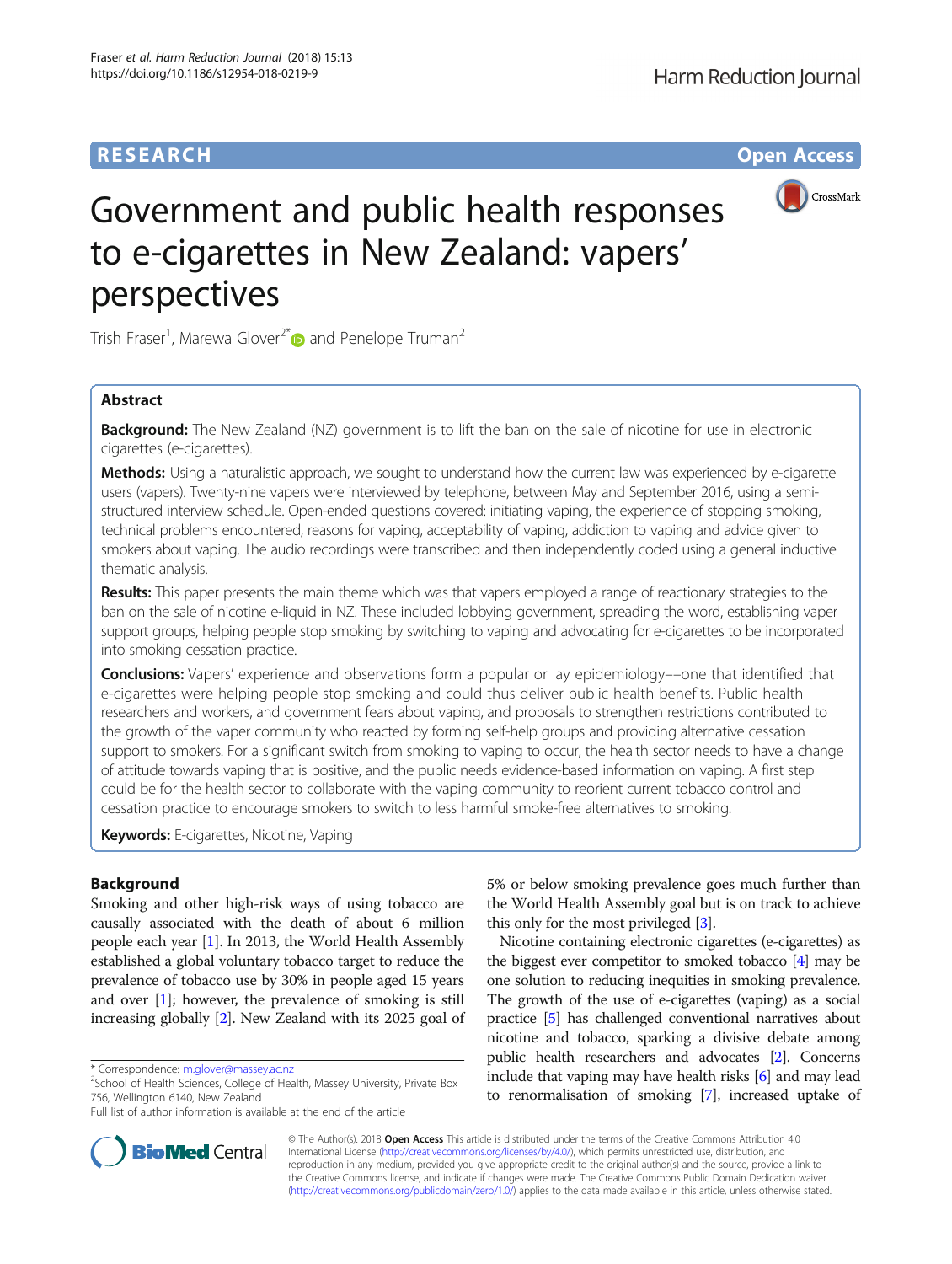smoking [[8](#page-8-0)], increased nicotine addiction [\[9](#page-8-0)] and a reduction in quitting smoking  $[10]$  $[10]$  $[10]$ . Counter arguments are that e-cigarettes pose lower risks to individuals than smoking tobacco [\[11](#page-8-0), [12\]](#page-8-0), help smokers quit [\[13,](#page-8-0) [14\]](#page-8-0), are generally not used by non-smokers [[15](#page-8-0)], and vapers are thought to have a lower dependency on e-cigarettes than smokers have on cigarettes [\[16\]](#page-8-0). Debate continues over whether experimentation with e-cigarettes is associated with smoking initiation. While some studies find no 'gateway' effect [[17](#page-8-0)] or perverse effects, such as restrictions on vaping being associated with smoking among adolescents  $[18]$ , many studies find the opposite [[19\]](#page-8-0). Additionally, vaping has some positive effects, such as reversing smokingrelated harm [[20\]](#page-8-0) and potentially modelling stop smoking behaviour [\[21](#page-8-0)].

Many countries have responded negatively to ecigarettes. As in October 2016, 25 countries had confirmed existing restrictions on nicotine would be applied to nicotine containing vaping products or new legislation to ban the sale of e-cigarettes was introduced [\[22](#page-8-0)]. In November 2016, the Framework Convention on Tobacco Control (FCTC) 7th Conference of the Parties (COP7) recommended that countries ban or regulate the importation, sale and distribution of e-cigarettes [\[23](#page-8-0)]. The NZ government had already applied an existing Smoke-free Environments Act 1990 (SFEA) clause banning the import of oral tobacco products for sale and distribution to nicotine containing e-cigarettes and eliquid [\[24](#page-8-0)]. Just prior to COP7, however, the government announced that the SFEA would be amended to reverse the ban on sales of nicotine for vaping, and regulations would be introduced to govern marketing, access to and the quality of vaping products [[25\]](#page-8-0). In summary, by mid to late 2018, vaping products would be able to be sold wherever smoking tobacco products are sold; sales to under 18-year-olds, advertising (except point-of-sale advertising) and vaping in workplaces and other places where smoking is not allowed under the SFEA would be prohibited; and product safety requirements would be established, for example, for nicotine concentration [\[25](#page-8-0)]. In a surprising move, the NZ government followed this up with plans to establish a pre-market approval process for any other existing or new products established to be harm-reduced alternatives to smoking tobacco [[26\]](#page-8-0). The government's rationale was that they were 'focused on health outcomes and ensuring there were options', regardless of who manufactured the product, that would support people to stop smoking [\[27](#page-9-0)]. A change of government in late 2017 has cast some doubt over the speed with which the changes might occur [\[28\]](#page-9-0).

Since the commercial launch of the first e-cigarette a decade ago, the prevalence of vaping has continued to rise globally. It is estimated that 3.7% of adults vape in the United States of America (US) [\[29\]](#page-9-0), 4% in the United

Kingdom (UK) [\[2](#page-8-0)] and 2% in Europe [\[30](#page-9-0)]. Despite the barriers to accessing nicotine for vaping, preliminary data suggests 1.5% of adults in NZ vape currently which included daily to less than monthly [\[31](#page-9-0)]. For context, in NZ, 16% of adults aged 15 and over smoke currently which included at least monthly smoking, though there are large disparities by socio-economic status and ethnicity [\[32](#page-9-0)].

Support for vaping in NZ has been mixed but is changing. For example, the Ministry of Health's position in March 2017 was that there was insufficient evidence 'to recommend e-cigarettes confidently as a smoking cessation tool'. In October 2017, they announced their increased focus 'on harm reduction with an aim to support smokers to switch to significantly less harmful products like e-cigarettes' and they said stop smoking services should support smokers who wanted to use ecigarettes within a quit attempt [[33](#page-9-0)]. This aligned with the pre-existing lay public's view. In a survey of NZ smokers, one third believed e-cigarettes could help people to stop smoking, 41% considered it acceptable to use them as a replacement product and 58% as a stop smoking aid [\[34\]](#page-9-0). There had also been considerable interest in e-cigarettes as a stop smoking aid among high prevalence groups such as low socio-economic smokers [[35\]](#page-9-0) and Maori and Pacific smokers [\[36\]](#page-9-0).

Much of the research on e-cigarettes and vaping reflects expert views and has been focused on identifying and quantifying the risks of vaping and vaping products including whether they will help or hinder smoking cessation [\[37](#page-9-0)]. Studies by, with or even on, vapers are currently rare. In a few surveys, vapers have reported their concerns that e-cigarette regulations will be overly restrictive [\[38](#page-9-0), [39\]](#page-9-0). A survey of Australian vapers found that participants were suspicious of the government in relation to e-cigarettes [\[5](#page-8-0)]. Australia classifies liquid nicotine as a controlled poison which means people caught with nicotine containing vaping products who do not have a Doctor's prescription can be fined and imprisoned under respective State laws. Most States and Territories have also applied their existing extensive smoking bans to vaping [[22\]](#page-8-0). This highly restrictive response to e-cigarettes was seen by some survey participants as unethical and counterproductive to the goal of reducing harm from smoking [[5\]](#page-8-0).

## The importance of lay epidemiology

Just as there has been a call for research that prioritises smokers' own perspectives  $[40]$  so too has there been a call for more naturalistic research on vapers' perspectives of vaping [\[5\]](#page-8-0). The knowledge and experience of people who have vaped represents a large, international and growing lay epidemiology. Lay, or popular, epidemiology describes the public's interpretation and understanding of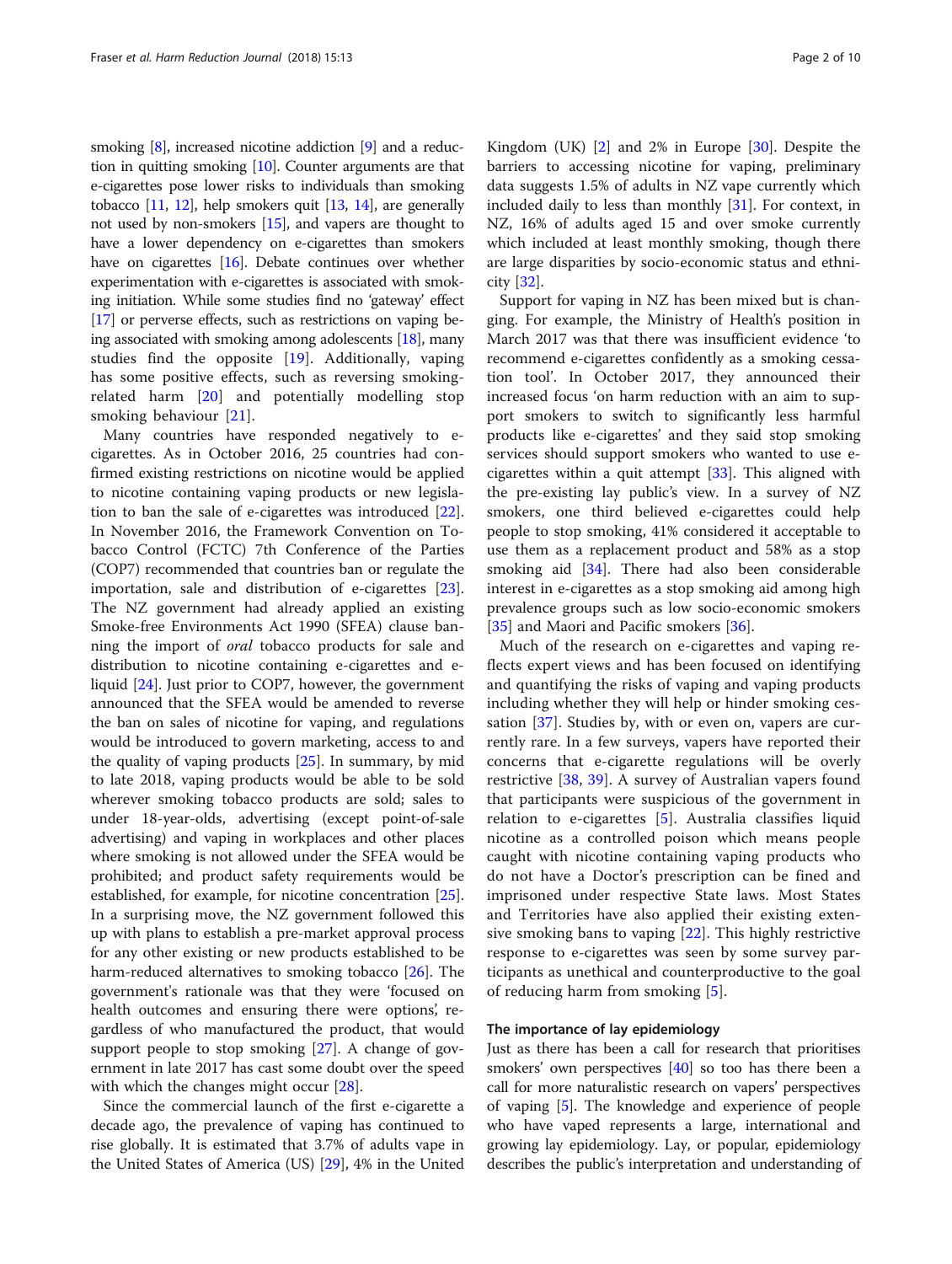health risks [[41\]](#page-9-0) and their participation in public policy, advocacy, and the pursuit of scientific knowledge [[42,](#page-9-0) [43](#page-9-0)]. Lay epidemiology often precedes and prompts scientific awareness and involvement [[42](#page-9-0)]. Brown [\[42\]](#page-9-0) observed a pattern of stages through which a lay epidemiology emerges starting with an affected community noticing unexpected health effects. With regard to vaping, it became noticeable in the early years after the launch of ecigarettes that people were stopping smoking and not relapsing as often as had been commonly experienced previously. The rest of Brown's lay epidemiology development stages appear salient for investigating the rise of vapers as a group producing a body of lay knowledge. For instance, in the second stage, the community hypothesise a causal link to explain the effect they have observed and they begin to share their stories with each other creating a common perspective (Brown's stage three). With the formation of a more cohesive group, stage four is initiated leading to a more concerted gathering of anecdotal 'evidence' and attempts to talk with researchers, health professionals and government officials about their knowledge and experience. If they are dismissed and ignored, typically, this fuels the establishment of advocacy groups and alliances (stage five) who attract researchers to conduct studies (stage seven). The building evidence is then used to confront opposition and if necessary pursue litigation (stage eight). Stage six, which chronologically occurs around this point, is that well-funded government and academic scientific studies begin to be conducted. Meanwhile, the affected community and their advocacy groups press for corroboration of their findings and official recognition (stage nine).

Lay epidemiology plays an important, if sometimes unwelcome role, in the 'consensual production' of scientific knowledge [\[42](#page-9-0), [44\]](#page-9-0). It is often unwelcome when it is in opposition to public health which especially occurs if public health messages are false or exaggerated [\[41\]](#page-9-0) as they sometimes have been regarding the risks of ecigarettes, vapour and nicotine [[45\]](#page-9-0). Lay epidemiology can help explain why people do not change their behaviour in the prescribed way, if at all [[44](#page-9-0)], or, for instance, why smokers continue to try to quit unassisted rather than using funded cessation support and subsidised cessation medicines [[46\]](#page-9-0). Vapers are the real experts argue Allmark and Tod [\[41\]](#page-9-0). They are best placed to help 'outsiders' [[47\]](#page-9-0), especially those of us who have never smoked or vaped, to understand why e-cigarettes are now the preferred method for stopping smoking [[48\]](#page-9-0).

Recognising the influence of lay knowledge on health behaviours is critical to developing acceptable and effective public health policy and interventions [[49\]](#page-9-0). At the time of the development of the Ottawa Charter for Health Promotion, the WHO stated that 'more emphasis should be laid on qualitative methods of observation,

namely, those that allow lay people to define a problem and its solution from their viewpoint' [\[50](#page-9-0)].

Using a naturalistic approach, this study aimed to understand how the current NZ law prohibiting the import, sale and distribution of nicotine for vaping was perceived by vapers. At the time of the study, the government had not announced a clear position either way on strengthening restrictions or legalising the sale of nicotine containing e-liquids.

## **Methods**

A qualitative exploratory method using in-depth interviews was chosen given that vaping is a relatively new phenomenon. Participants were drawn from a larger online survey of NZ vapers conducted to determine patterns of vaping in NZ, explained more fully in Truman, Glover & Fraser [[51\]](#page-9-0). A purposive sub-group of survey participants was selected to enhance the analysis of the survey data and provide a deeper understanding of how, when and why vapers vape; how easy it is to vape and to buy e-cigarettes; how useful e-cigarettes are as stop smoking aids; whether e-cigarettes reduce craving for nicotine; whether vaping brings any benefits or risks; and how family, friends and others respond to vaping. We also asked participants for their views on what vaping means for them and the experience of vaping in a country without local legal access to nicotine for vaping. They were also invited to add information they deemed important to the topic beyond what we had asked. This paper reports on vapers' response to regulations on the sale and purchase of vaping products, particularly nicotine for e-cigarettes. Themes on switching from smoking to vaping and perceived addictiveness of smoking versus vaping are presented elsewhere (Glover, Truman, and Fraser, in preparation).

#### **Participants**

Of the 218 participants in our broader internet-based survey of NZ resident vapers [\[51](#page-9-0)], 72 provided a telephone number and consent to participate in an indepth interview. Thirty of these participants were randomly selected and mapped against a purposive sampling frame (non-random targeting of online survey participants with specific characteristics) to ensure a demographically diverse range of people with different vaping characteristics were selected. Criteria for this sampling frame were females as well as males (at least 5 of each category), a mix of ethnicities including Māori and Pacific people (at least 3 of each category), and vapers who only vaped as well as those who vaped and smoked (at least 5 of each category). To fulfil these criteria, we tried to contact the third Pacific participant who had provided a telephone number, but he did not respond to efforts to contact him. As only 4 vapers who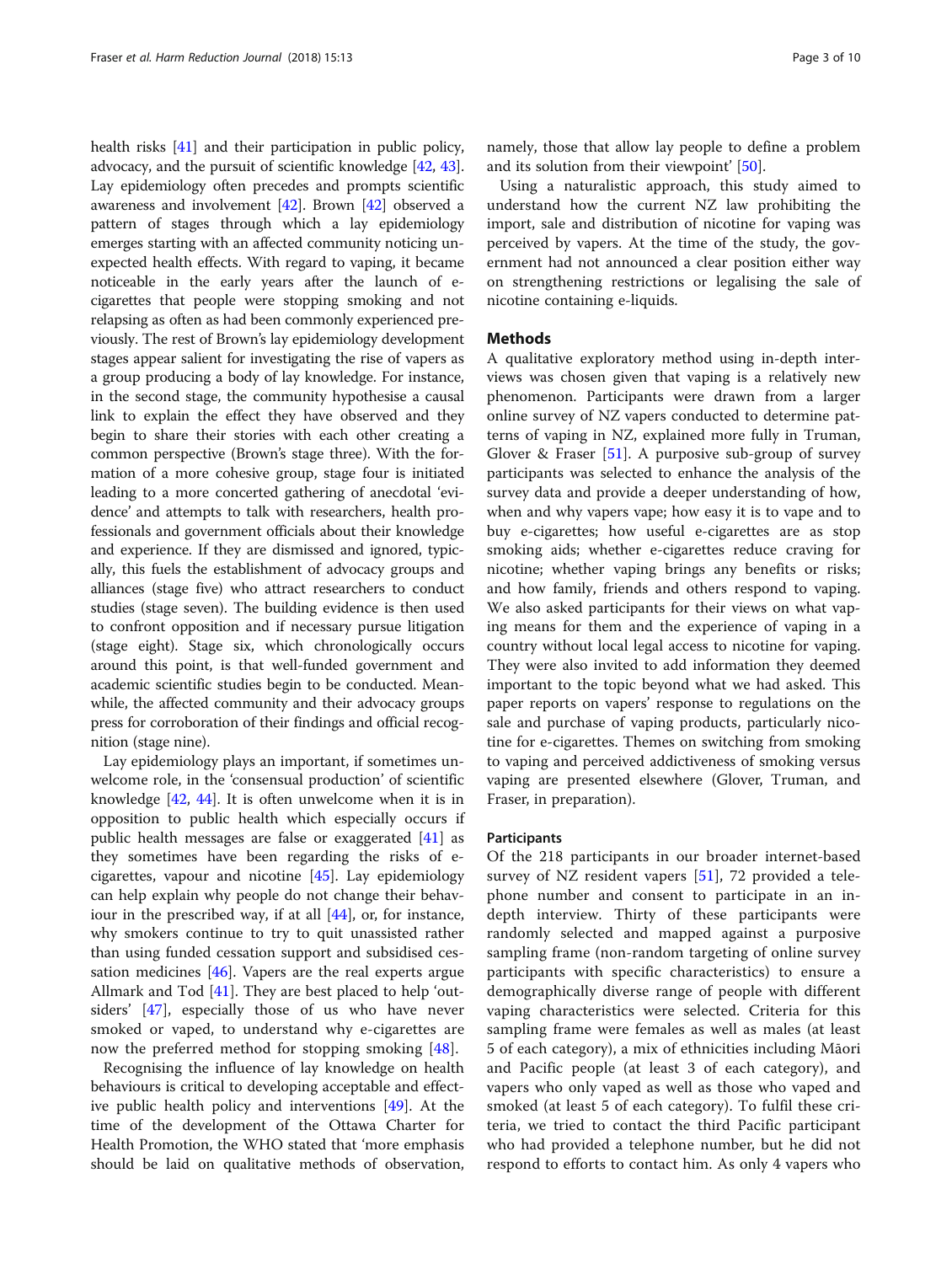vaped and smoked had provided telephone numbers, these 2 groups were both under-represented.

#### Recruitment

Thirty-three participants in total were contacted during May to September 2016 until 30 people who met our criteria had consented or saturation was reached (no more new information was forthcoming). Potential participants were sent a text or telephoned and invited to participate in a telephone interview lasting approximately 20 min and at a time convenient to them ensuring that we got as much information as they had to give [\[52](#page-9-0)].

#### Interview process

A semi-structured interview schedule was used to guide the interviews, which were recorded on an i-Phone and a backup recording device. The interview schedule contained six domains of open-ended questions: initiating vaping and experience of stopping smoking if applicable, technical problems encountered, reasons for vaping, perceived acceptability of vaping, perceived addiction to vaping and advice they would give to smokers about vaping. The interviewers (TF, MG) asked open-ended questions and allowed participants to talk freely. Prompts were used to facilitate a naturalistic flow of related questions in the interview schedule or to seek a more in-depth explanation. Clarification was sought if information was provided that the interviewer did not understand, for example, unique vernacular that has developed around vaping or the equipment used. At the end of the interview, the interviewer checked that all the question realms had been covered. Participants were asked if they had anything to add. Interviews ranged in duration from 17 to 50 min.

#### Data analysis

The audio recordings were transcribed verbatim. Each transcript was read independently by two of the authors (TF, MG) who identified distinct meaning units in the content which were then assigned a category label. A general inductive approach was used to allow new or unexpected categories to emerge from the data [[53\]](#page-9-0). The two researchers then compared their coding, discussed category labels and discrepancies. Where necessary, discrepancies in coding were discussed until a consensus was reached [[54\]](#page-9-0). Categories were grouped into overarching themes for description.

## Ethics

In the current contested e-cigarette climate, we recognise that vapers, as research participants, are vulnerable and there is a growing distrust among vapers towards researchers and a suspicion that their views will be

misrepresented [[55](#page-9-0)]. To mitigate misrepresenting vapers or vaping, we consulted two experienced vapers on the larger online survey design and questions. We also attended 'vape days' to gain a better understanding of vapers and their views.

Ethical approval for the study was obtained from the Ministry of Health, Health and Disability Ethics Committee (Ethics Number 15/STH/215).

### Results

Of the 29 participants interviewed, the majority were NZ European males, between the age of 41 and 50 years old, who only vaped (did not smoke). The characteristics of the participants are summarised in Table 1.

A major theme to emerge from the study was that NZ vapers felt that they had been abandoned by the health sector and that their continued access to vaping products was threatened. Vapers' reactions to this threat and dismissal of their concerns when raised are presented in this paper.

Vapers expressed disappointment that the health sector had left them largely to fend for themselves. The government and health sector's behaviour had shocked participants. Some sensed an injustice perpetrated against them as vapers, and against smokers who might have quit smoking if vaping had been supported. In the vacuum left by the health sector, vapers had taken on the role of public health advocates and were implementing a range of change strategies. Five categories of actions were described: (1) lobbying local and central

Table 1 Characteristics of participants

| Number                         |                |
|--------------------------------|----------------|
| Age                            |                |
| $20 - 30$                      | $\overline{4}$ |
| $31 - 40$                      | 5              |
| $41 - 50$                      | 14             |
| $51 - 60$                      | 3              |
| $61 - 70$                      | 3              |
| Gender                         |                |
| Male                           | 21             |
| Female                         | 8              |
| Ethnicity (multiple responses) |                |
| NZ European                    | 20             |
| Māori                          | 6              |
| Pacific                        | $\overline{2}$ |
| Other                          | $\overline{2}$ |
| Vaped and/or smoked            |                |
| Only vaped                     | 25             |
| Vaped and smoked               | 4              |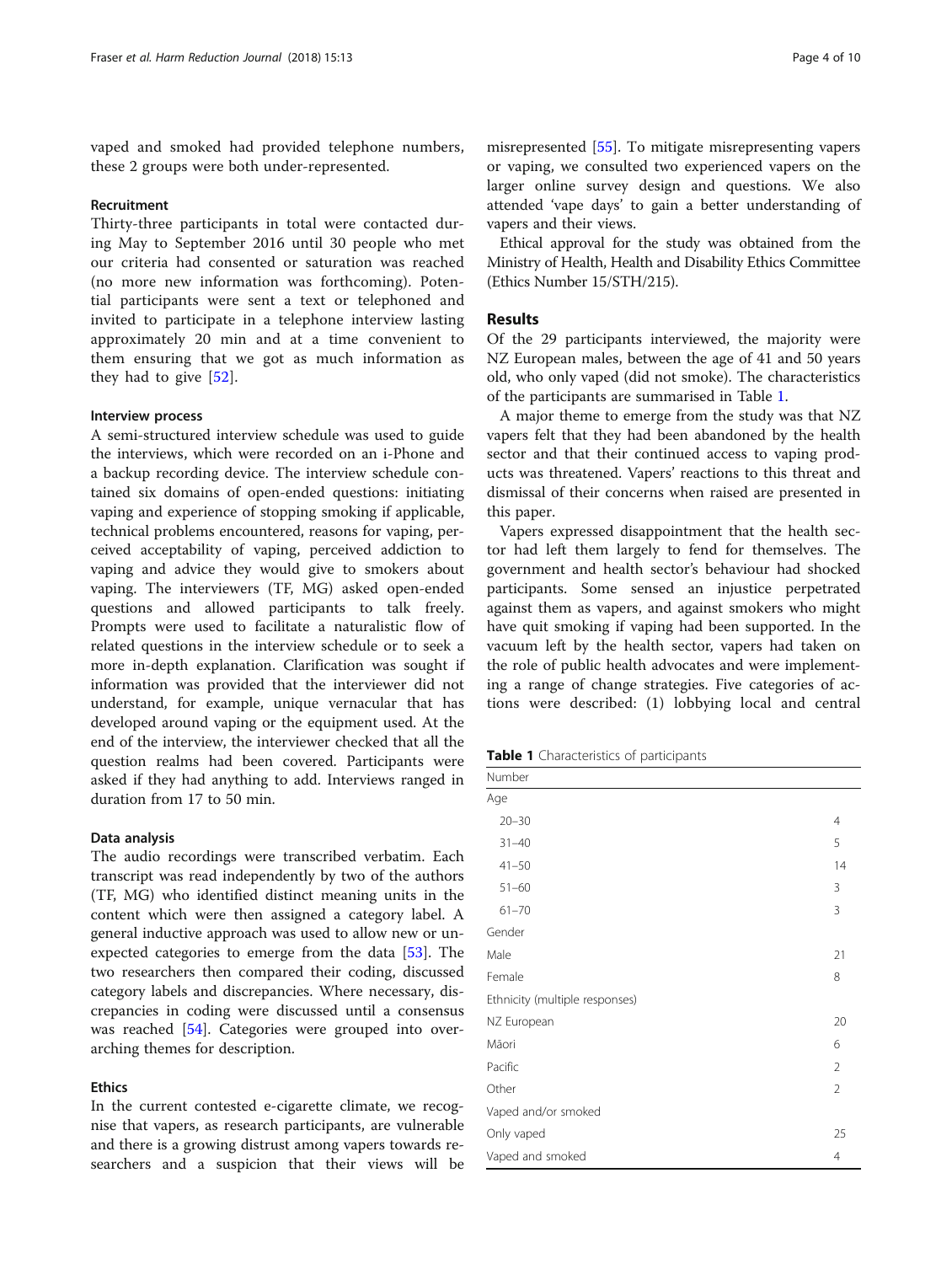government, (2) spreading the word, (3) establishing vaper support groups, (4) helping smokers switch to e-cigarettes and (5) advocating for vaping to be supported by the health system. Further, some felt compelled to act in these ways, for instance to become politically active by advocating and lobbying against anti-vaping sentiment, sourcing information about vaping products, finding and analysing research on ecigarettes and vaping, and seeking and extending support to other vapers. Individually and in groups, some participants voluntarily began to help smokers switch to vaping, a task they believed government funded stop smoking services should have been doing. Though frustrated at the position they had been put in by the government, they also expressed immense pride individually for having quit smoking and immense pride in the vaping community for the integrity and generosity perceived to epitomise their newfound community.

### Lobbying government (national and local)

Overwhelmingly, the major concern voiced by participants was that nicotine for vaping was incorrectly, they believed, classified as illegal and that nicotine eliquids and e-cigarettes were inappropriately inaccessible or burdensome to obtain. They talked about lobbying politicians for local availability of nicotine for vaping. A couple of participants reported lobbying their local member of parliament (MP) to make nicotine more accessible for smokers wanting to quit. One participant said he sends information to his MP on a regular basis. Several participants were involved in lobbying politicians and making submissions on ecigarettes.

I have told [MP] it's [the nicotine e-cigarette] worked and I have sent him shit-loads of emails 'cause he said to me 'look if you get any information about whether it's positive or negative can you let me know?' ...So, if I see anything now, any studies or anything like that I just fire them off to him cause he wanted to have a good look at it. Whether that's just the politician talking, he seemed pretty serious about it. (Male, NZ Eu, 41–50, only vaped).

Actually, my niece got me to write a letter to one of the Ministers the other day about my e-cig journey. She sent me an email address and said 'Aunty can you write a letter to the Minister and tell them about what the e-cig has done for you and how you've used yours?' (Female, Māori, 41–45, only vaped).

Several vapers had lobbied their local Councillors to try and prevent the inclusion of vaping in outdoor smoking bans. Participants from Wellington mentioned that the Wellington City Council had banned vaping in outdoor areas where smoking had also been banned. One female participant, who advocated that vaping not be included in the ban, said 'Wellington City Council wanted to ban it all. I've written to them…'. She said, she challenges the ban by 'having the odd vape' as she walks through Civic Square in Wellington, which is close to the Council buildings.

#### Spreading the word

Most of the participants talked a lot about promoting vaping to smokers as a way to encourage them to quit smoking.

…been doing quite a lot in the scene as well, well not heaps but trying to get more people involved in looking at them [e-cigarettes] and taking them seriously. So definitely helping spread the word. (Male, NZ Eu, 26–30, smoked and vaped).

Often, they were motivated by their own success at quitting or the success of colleagues, friends and or family. A couple of participants had expected to be smokers for life and having quit by using e-cigarettes, they wanted to share their experience with others. Some participants referred to an e-cigarette as a 'magic bullet'. The main method of promotion of ecigarettes was distributing business cards of local vape shops and international websites where e-cigarettes containing nicotine and nicotine e-liquid could be purchased. One participant collected cards from websites she ordered nicotine from so she could pass them on to potential vapers. A couple of vapers actively promoted vaping widely to smokers to encourage them to switch to vaping, sometimes specifically vaping in smoking areas to act as a role model for vaping.

We always thought we were going to be stuck smoking cigarettes forever because that's all we ever knew and we found something and we feel better and we are healthier and we want to share that and that's something that a lot of vapers like to promote as well. (Female, Other, 41–50, only vaped).

I am a great advocate for it and if I can push it I will… People are always curious when I am out and I'll give them a few puffs or let them try it but it normally knocks their socks off cause it's a bit too tough on someone that's just thinking about giving up cigarettes so I do not even do that anymore. (Male, NZ Eu, 61–65, only vaped).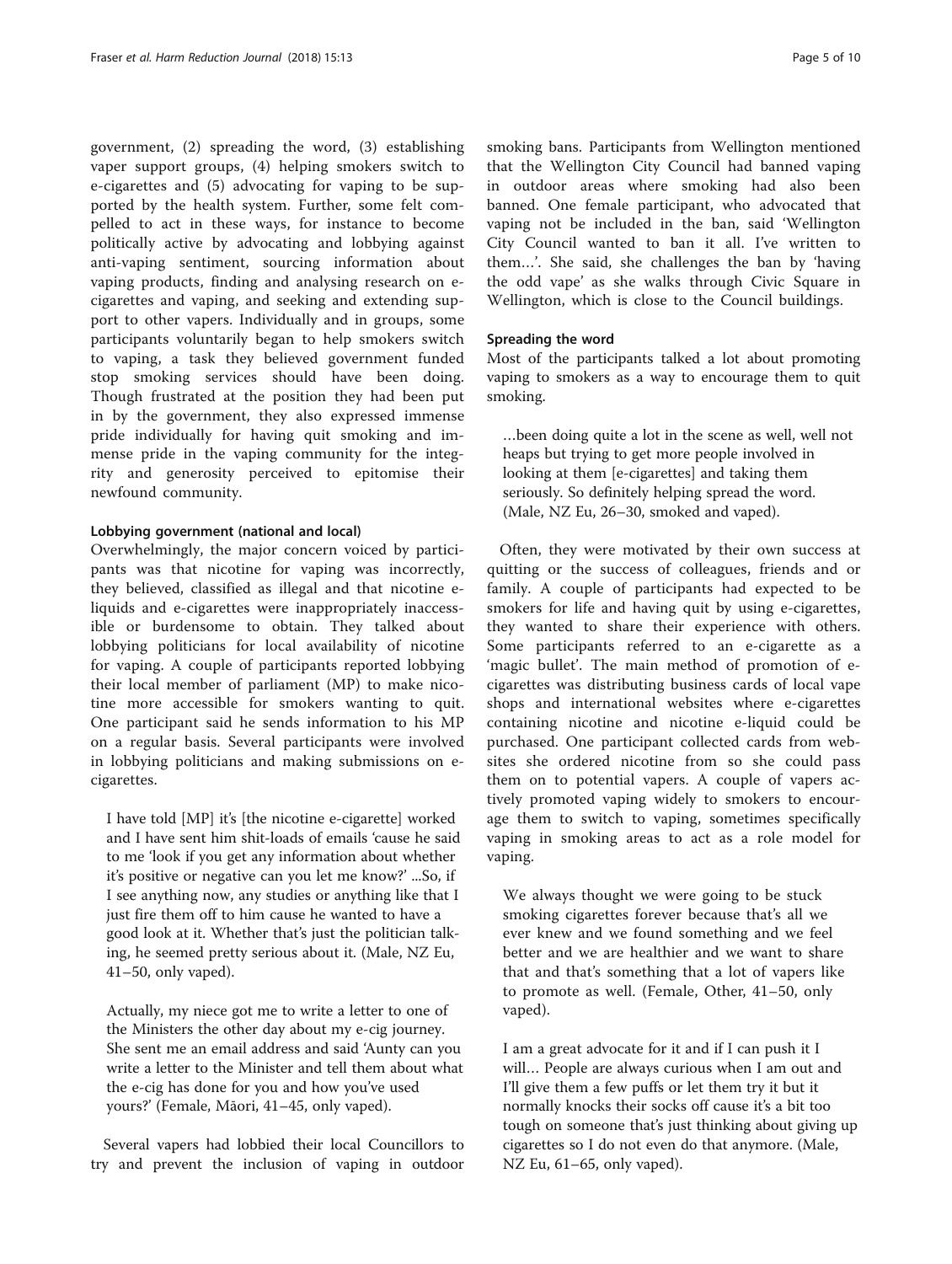## Establishing vaper support groups

Participants reported that vaping groups had been established by vapers interested in helping smokers' transition from smoking to vaping.

We decided to do 'Vape it Forward', which is mentoring for people… we have loan equipment that we give to people and they get a person with that loan equipment, a mentor, and that person shows them how to use it [e-cigarette] and gets them going. (Female, Other, 41–50, only vaped).

Accompanying these vaping groups, participants described establishing or joining Facebook pages and fora which they said, not only was a way to provide advice and information to new vapers but also they were a place where vapers discussed a range of topics relating to vaping and vaping products. Some vapers described going to extraordinary lengths to help others, such as delivering nicotine e-liquid to fellow vapers who had posted on Facebook that they had run out. Participants believed that vapers can revert to smoking very easily if something happens to their e-cigarette or charger, or they run out of nicotine.

It's amazing. The vaping community which is obviously a virtual community online or with Facebook groups or whatever, it's hugely supportive. Like if you've got any troubles at all, someone will know the answer. You just put it out there and someone will be willing to help. So, there is just an amazing amount of collective knowledge that is very generously offered among the vaping community. People kind of see it as part of the role really, that you, get into it and you support others into it as well and figure it out together. (Female, NZ Eu, 46–50, only vaped).

#### Helping smokers switch to e-cigarettes

Experienced vapers talked about giving smokers advice in the form of a referral to a local e-cigarette outlet or a website or assisting them throughout the process of purchasing an e-cigarette, as they perceived new vapers can get 'overwhelmed' by the choices available. Most vapers believed that without help many new vapers would relapse to smoking. In some cases, vapers said they lend, give or buy smokers ecigarettes to get them started vaping.

I have given away about five of my early e-cigs to people and all five of them have stopped [smoking], only one of them went back… It's an expensive one because I buy all the stuff then I give it away. The

early ones I would rather give them away with a few free juices, which I normally get from my supplier in the States. Every time I order my juice they always send free samples and I just give them away when I give an e-cigarette away to get them [smokers] started. (Male, NZ Euro, 61–65, only vaped).

They were also often approached by smokers when they were vaping. This subsequently led to a discussion about e-cigarettes, or an offer to smokers to try vaping or to set them up with an e-cigarette. Most of the participants had 'converted' some smokers to vaping, usually colleagues, family and friends but sometimes strangers. A few believed they had helped many smokers switch to e-cigarettes in this way.

I've converted over 80 people, 60 of them are now vapers, the other 10 would be dual vaping and smoking. (Male, Māori, 41–50, only vaped).

Vapers often found themselves taking on the role of an e-cigarette expert recommending e-cigarettes to smokers as a 'good tool' to quit smoking. Key considerations taken into account when giving advice to potential vapers were budget, a person's level of technical expertise and number of cigarettes smoked per day. Important factors participants identified for smokers transitioning from smoking to vaping successfully were nicotine strength, e-liquid flavour, cloud density and e-cigarette ease of use. According to most participants, once new vapers were confident with their initial e-cigarette setup, they would probably progress onto something a little more technical that would be likely to give them a better, more satisfying experience. Participants said that it was important for new vapers to have an understanding of the effectiveness of nicotine and how to access it. A couple of the participants spoke of not using nicotine initially because they did not know it was an essential part of vaping in order to quit smoking.

I'd advise them on a pen style vape with a good dose of nicotine depending on their habit. So, if they were a 20 a day person I'd put them on something like 12 mg, yeah make sure that they understand the nicotine laws. It's a huge hassle. (Male, NZ Eu, 36–40, only vaped).

## Advocating for vaping to be incorporated into health systems

E-cigarettes had not generally been accepted by the health sector at the time of the study, and participants thought it was wrong that smokers wishing to use ecigarettes to quit smoking were offered no guidance or support from public health or health professionals.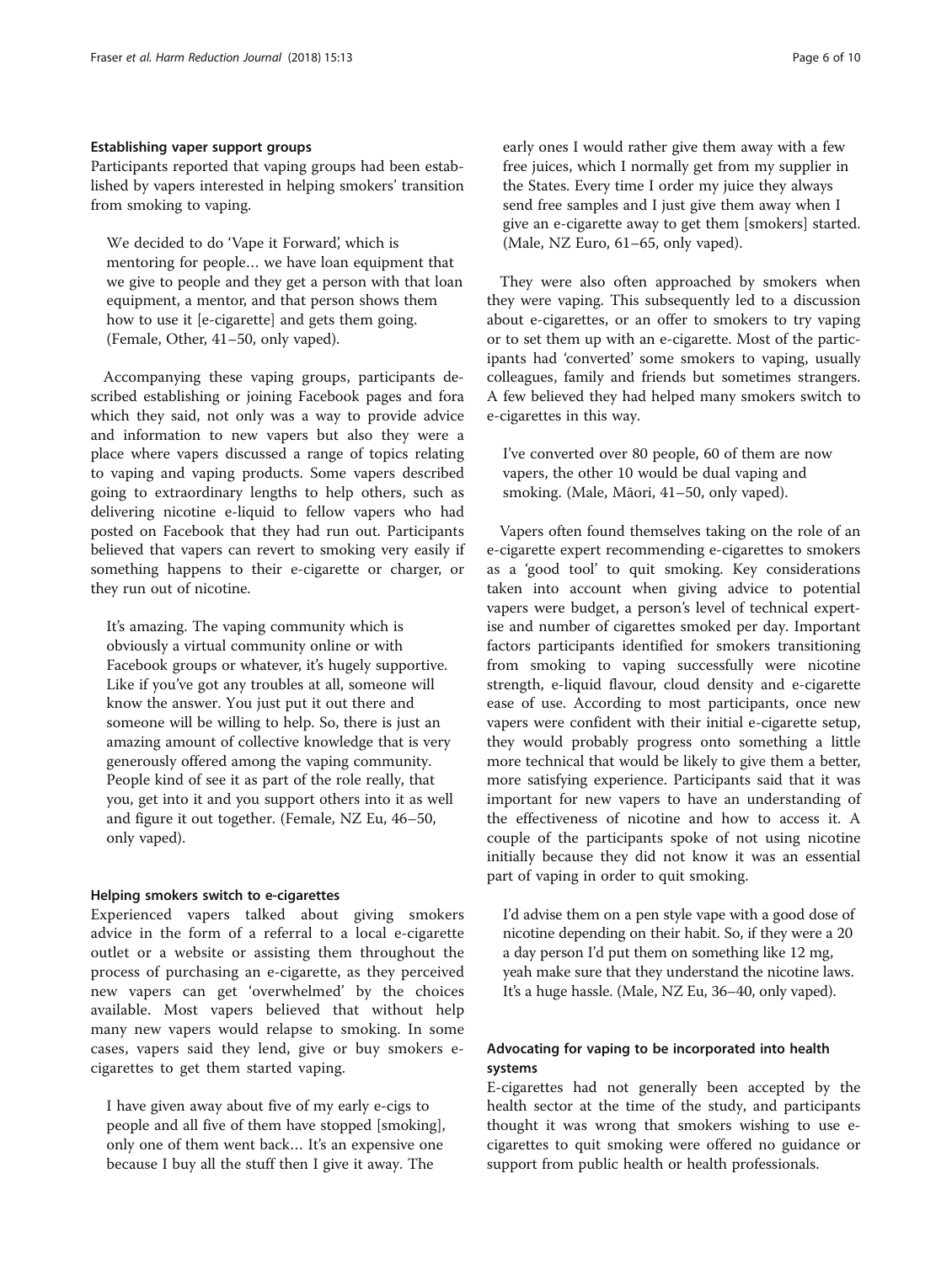Some participants reported attempts to educate health promoters and stop smoking providers. They talked to their GPs and other stop smoking providers about e-cigarettes, and the success they had had with them and asked them why they did not offer advice on e-cigarettes.

I get a little bit frustrated when you go to the doctor 'cause, they've got this nicotine replacement therapy (NRT) stuff that never ever worked for me. They can't advocate or promote vaping. They don't seem to want to know about it. (Female, NZ Eu, 56–60, only vaped).

The Quitcard [prescription for subsidised NRT] providers, they give out information and when I mention e-cigarettes it's like 'we can't be saying it's a therapeutic device and there's not enough evidence' and even some doctors, they're on the fence about it. (Male, Māori, 41–50, only vaped).

Participants expressed uncertainty about where they could vape as there were no specific regulations for vaping, as there were for smoking, apart from a couple of Council policies. Some participants were annoyed as their perception was that they were expected to vape outside with smokers. They sometimes challenged expectations by vaping in smoke-free areas where they thought there would be a public expectation that vaping would not be allowed, for example, hospital grounds, supermarkets and areas where vaping has been specifically banned.

Some of the conversations I've had by the noninformed have been 'well no you're still smoking'. Now that was the Cancer Society in [town]. 'No, you can't do that here, it's World Smokefree Day, that's smoking' and I said 'actually, no it's not. I am inhaling nicotine'. 'Well, it looks like a cigarette. You need to go somewhere else please.' (Female, Māori, 51–55, dual user).

## **Discussion**

Vapers, interviewed in this study, felt generally unsupported by the health sector at all levels, from the Ministry of Health to health professionals. The health sector was seen to be hindering them and smokers in general, from switching from smoking to vaping. As a result, NZ vapers had come to expect no help from health professionals. They reacted by developing their own and others' expertise and knowledge of e-cigarettes. They formed as a community and lobbied for a law change to enable access to nicotine for vaping and the acceptance by health services of e-cigarettes as a stop smoking aid.

They gathered and disseminated information to counter what they believed were exaggerations about the health risks of vaping and negative attitudes towards vapers, to create a supportive environment for smokers to switch to vaping. They established vaper support groups and fora, meeting online and in-person, and they directly assisted smokers to initiate and switch totally to vaping.

The chronology of actions reported in this study, that NZ vapers felt compelled to implement, mirrored Brown's [[42](#page-9-0)] stages of how lay epidemiology develops. Stage 1, of noticing that vaping helped participants to stop smoking where other methods had failed was evident to them. Sharing their stories with others and searching for research to confirm their experience mirrored stage 3, which led to communication and fora online and with doctors and MPs––stage 4. The rejection and hostility they encountered partly fuelled stage 5 activities such as the establishment of advocacy groups and vape community events. This paper documents the earlier stages of the development of the vaping-lay epidemiology in NZ. Later stages may follow. Indeed, this study focused on the vaping community's experience, which could be said to be evidence of stage 6 activity in which government and academic studies begin to be conducted. It is hoped that stage 8 action such as pursuing litigation to facilitate recognition and support of the benefits of switching from smoking to vaping [[56\]](#page-9-0) will not be needed in NZ given the Ministry of Health's support for vaping. The new government's position on vaping is yet to become clear, leaving NZ vaping advocacy groups stuck repeating activity associated with stages 4 to 7, that is continuing to produce evidence and lobby for change.

Lay-health advocacy and social movements focused on improving health are not new and have been noted in other studies, such as those on toxic waste contamination  $[57]$  $[57]$  $[57]$  and AIDS  $[2]$  $[2]$ . Brown  $[42]$  $[42]$  goes as far as to say that health activism by those affected is necessary to make progress in health care and health policy. Lay epidemiology is more accurately a constant, although rarely acknowledged, contributor in the production of knowledge [\[42](#page-9-0)]. Highly divisive debates, such as those being raged over vaping, occur when a powerful orthodoxy feels threatened and moves to silence opposing views [[42,](#page-9-0) [58\]](#page-9-0). The WHO's FCTC-enshrined personal persuasion model for achieving 'tobacco elimination' [[59](#page-9-0)] conflicts with a more negotiated [[44](#page-9-0)] model that aims to empower people and develop community capacity to support change. The WHO quote above [[50\]](#page-9-0) urged a respect for lay people's involvement, definition of the problem and identification of the solution. If left to develop their own solution to tobacco smoking, what would NZ smokers do? For most of our participants, smoking was an intractable problem they wanted to quit.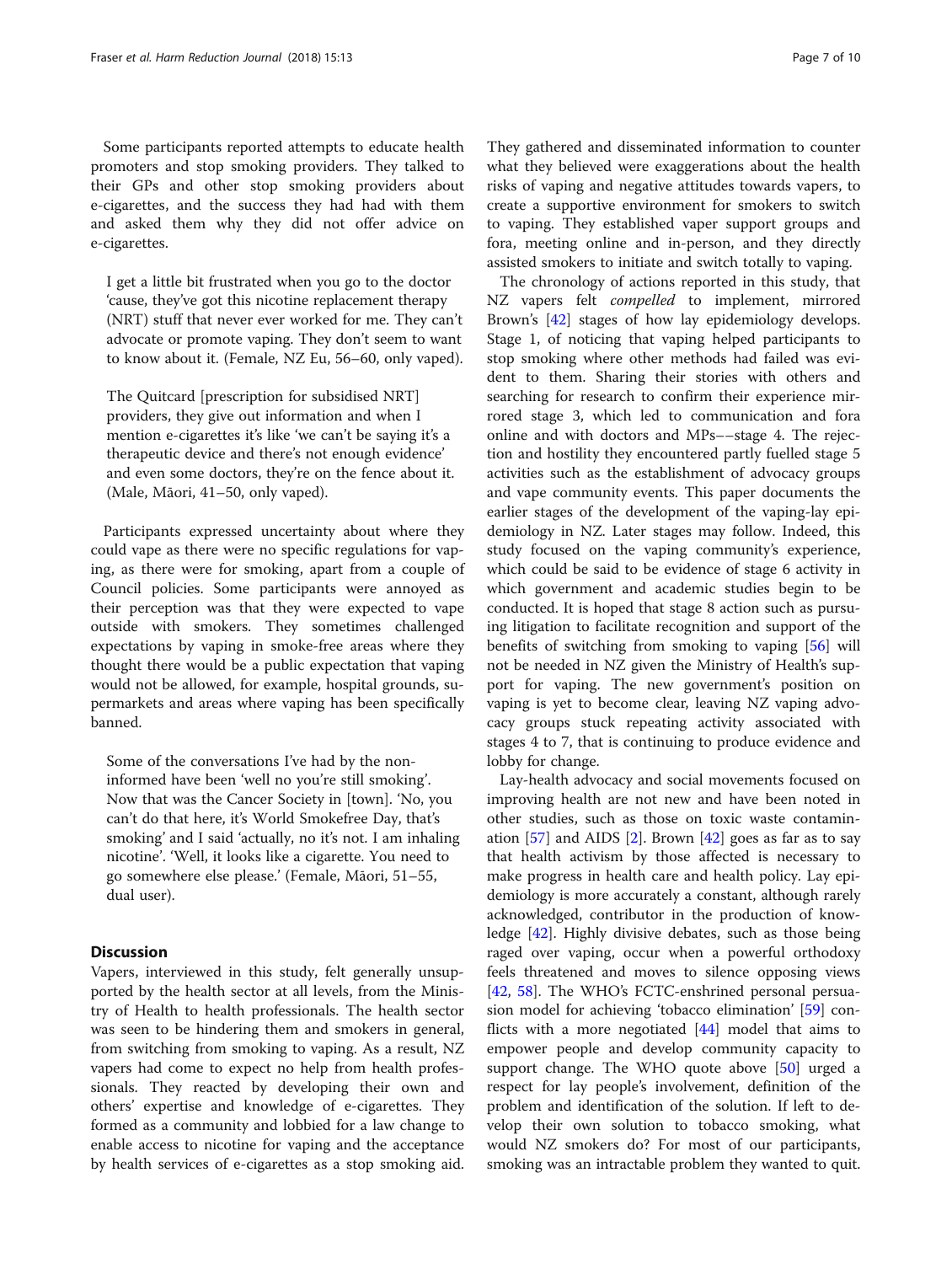NZ's initial official response imposed barriers intended to deter smokers from switching to, what the vaping community believed, was the most effective harm-reduced alternative to smoking tobacco that had ever existed.

This study found that the NZ vaping community developed and has been providing an alternative 'cessation service' to smokers. Some participants helped smokers within their immediate work and social settings, sometimes loaning or providing equipment and e-liquid along with practical how-to guidance and follow-up to get people vaping. Others more proactively recruited smokers to 'convert' to vaping. Whatever way they did it, this alternative 'cessation service' was unfunded, based on peer support and genuine empathy, free to the recipient and convenient to them. Not only was this alternate ground-up 'service' cheaper, it is potentially more effective, and thus poses a real challenge to the government funded cessation services [[14](#page-8-0)]. Russell et al. [\[60](#page-9-0)] concluded, based on their large international survey of vapers, that connecting people who smoked with former smokers who had switched to vaping represents a substantial opportunity to accelerate reduction in smoking prevalence. Vapers, they suggest, are likely to be more knowledgeable about how to use an e-cigarette to quit smoking, and they are enthusiastic about supporting others to do so.

In addition to the practical support to help smokers switch to vaping, many of our participants were concerned that the public had been misled about the risks of e-cigarettes. They reported that they and their community were engaged in combating this misinformation via their Facebook pages, vape-meets and personal conversations with family, people on the street, health professionals and MPs. A recent NZ survey confirmed misunderstanding about vaping is widespread––only 38% perceived vaping to be safer than smoking tobacco [[31\]](#page-9-0). Misperceiving vaping to be as harmful as smoking tobacco could undermine the motivation to transition to vaping or worse - could cause vapers to stop vaping and return to smoking.

Embracing a harm reduction approach that supports smokers switching to significantly less harmful alternatives to smoking could assist NZ to meet its smoking prevalence goal of 5% or below by 2025. Bans on where people can vape, limiting nicotine concentration, and banning advertising (particularly internet advertising) could hinder smokers' transitioning to vaping. These measures encourage health professionals to continue believing vaping should be discouraged. Further research is warranted to monitor changes in health professional's perceptions of ecigarettes and vaping and to investigate if vapers experience a supportive shift in public and professional attitudes towards their reduced harm behaviours once the law regulating vaping is passed.

Government and scientific opinion is based on evidence and international experience, but 'popular' or lay epidemiology is also influential [[57\]](#page-9-0). When changes to the SFEA are made, it will be important that the benefits of vaping over smoking are optimised. For a significant public health benefit to be realised, the health sector will need to provide truthful evidence-based benefit and risk information and encouragement to switch to harmreduced alternatives. A good first step would be for the health sector to learn from and, collaborate with, the vaping community to strategise how to encourage more smokers to switch to vaping. It may be, as Russell et al. [[60\]](#page-9-0) suggest, that effort should shift to supporting vaperto-smoker peer led interactions in community contexts where these interactions are naturally occurring, for example, in vape shops, vape-meets and online fora. Further research is warranted to test the different switching support models that are emerging.

#### **Limitations**

This was a small qualitative survey of NZ vapers who had participated in an online survey and had selfselected as being interested in this topic. Pacific people and vapers who also smoked were underrepresented, but it may be that most people who vape do not smoke as well  $[51]$  $[51]$ . It is also likely that vapers who do not use websites or have contact with vape shops or the vaping community were unaware of the study and were therefore under-represented. The range of perspectives gathered may have been limited due to the polarised debate over e-cigarettes [\[58](#page-9-0)]. This is particularly so, Hoepner [\[58](#page-9-0)] warns, when 'whole communities feel alienated by government or academic research institutions' (pg 52) as our results suggest, this has been an experience for some vapers in NZ. Potential participants may also have been put off participating due to suspicion about the intent of the research [[55](#page-9-0)] or to avoid feeling judged and stigmatised [[49\]](#page-9-0). People who use e-cigarettes but who strongly reject the identity 'vaper' and people who had used e-cigarettes just to stop smoking would have been less likely to participate also  $[61]$  $[61]$  $[61]$ . A strength of the study was that experienced vapers were consulted on the design, and our research was grounded in the need to understand and listen to and give voice to vapers and their perception of the issues [[2\]](#page-8-0).

## **Conclusions**

Acknowledging the important contribution of lay epidemiology to the advancement of knowledge [[42\]](#page-9-0) and engaging in a proactive way with the people most affected [\[50\]](#page-9-0) could have mitigated some of the hurtful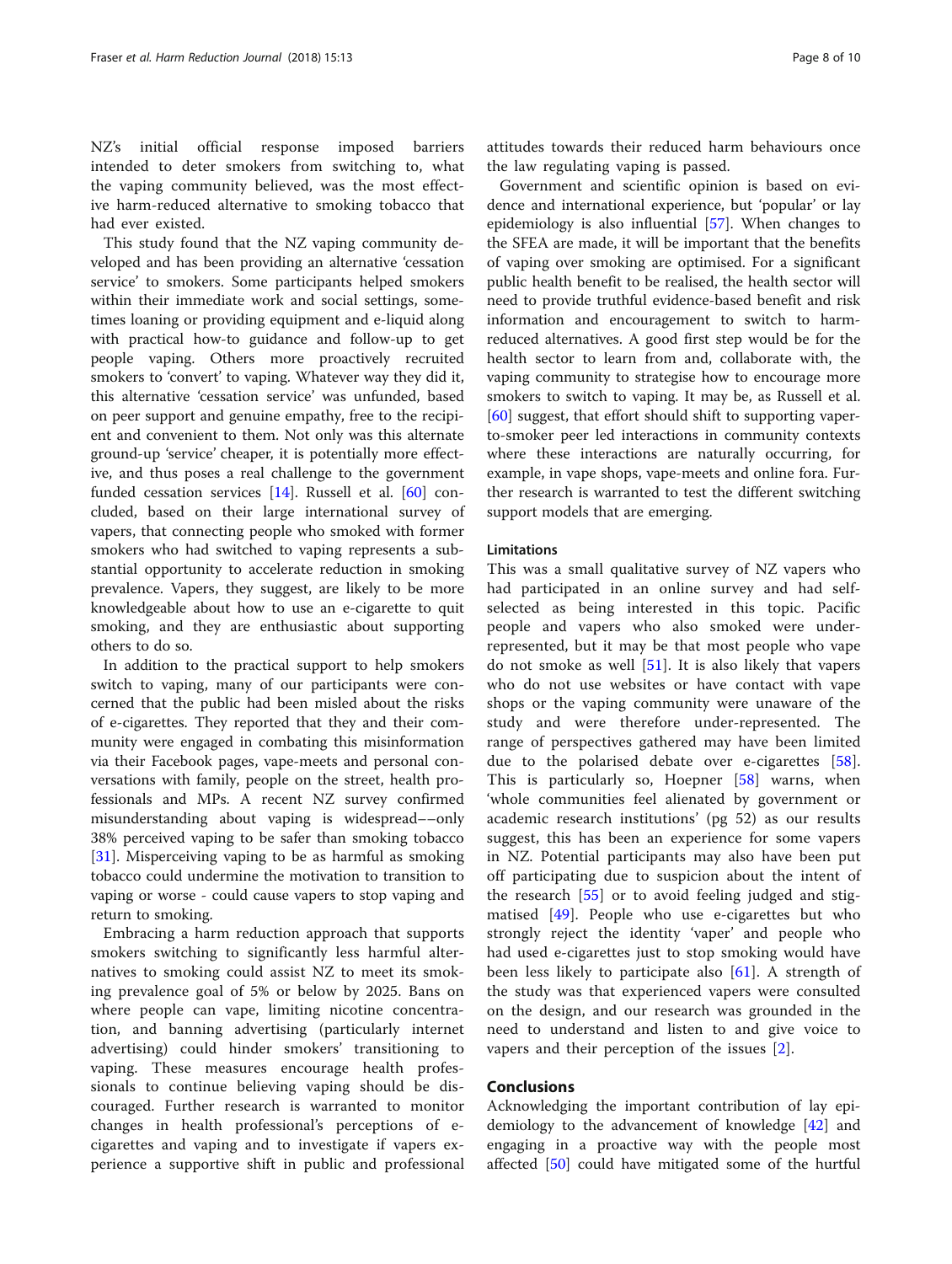<span id="page-8-0"></span>impacts of the 'irrational hostility and conflict' [[44](#page-9-0)] typical of protracted tribalised debates [\[58](#page-9-0)]. More importantly, smoking-related morbidity and mortality could have been reduced sooner and for more people.

#### Acknowledgements

We would like to thank the participants in this study. We also want to thank Dr. Murray Laugesen for his involvement as a co-investigator on the larger study and QJ Satchell and Dave Dorn for advice on question wording from a vaper's perspective. We are thankful to the many NZ vaping community groups and vendors who promoted the survey.

#### Funding

This work was supported by the New Zealand Tobacco Control Research Tūranga. A programme of innovative research to halve the smoking prevalence in Aotearoa/New Zealand within a decade. The Tūranga was supported through funding from the Reducing Tobacco-related Harm Research Partnership, co-funded by the Health Research Council of NZ and the Ministry of Health of NZ (HRC grant 11/818).

#### Availability of data and materials

The datasets generated and/or analysed during the current study are not publicly available due to transcripts containing potentially identifying information.

#### Authors' contributions

TF, PT and ML conceived of the study and obtained funding. TF, PT and MG developed the questions. PT conducted the survey online and executed the random selection of participants. TF and MG conducted the interviews, coded and analysed the data and drafted the paper. TF, MG and PT contributed to the writing of the paper, and all authors approved the final manuscript.

#### Ethics approval and consent to participate

All participants gave online and then verbal consent to participate. Ethical approval for the study was obtained from the Ministry of Health, Health and Disability Ethics Committee (ethics number 15/STH/215).

#### Consent for publication

Not applicable.

#### Competing interests

No potential conflict of interest was reported by the authors. As members of End Smoking NZ, the authors have each advocated for and written before in support of tobacco harm reduction. End Smoking NZ was a minor sponsor of the World Premiere of 'A Billion Lives' (a documentary on e-cigarettes).

#### Publisher's Note

Springer Nature remains neutral with regard to jurisdictional claims in published maps and institutional affiliations.

#### Author details

<sup>1</sup>Global Public Health, P O Box 82, Glenorchy 9350, New Zealand. <sup>2</sup>School of Health Sciences, College of Health, Massey University, Private Box 756, Wellington 6140, New Zealand.

#### Received: 23 December 2017 Accepted: 5 March 2018 Published online: 05 April 2018

#### References

- 1. World Health Organisation. WHO global report on trends in prevalence of tobacco smoking. 2015. [http://apps.who.int/iris/bitstream/10665/156262/1/](http://apps.who.int/iris/bitstream/10665/156262/1/9789241564922_eng.pdf) [9789241564922\\_eng.pdf](http://apps.who.int/iris/bitstream/10665/156262/1/9789241564922_eng.pdf). Accessed 22 Nov 2017.
- Stimson G. A tale of two epidemics: drugs harm reduction and tobacco harm reduction in the United Kingdom. Drugs Alcohol Today. 2016; 16(3):203–11.
- Beaglehole R, Bonita R. Eliminating the scourge of tobacco for a fairer and healthier world: New Zealand leads the way. Lancet. 2017;2:e12–3.
- 4. Farsalinos K, Polosa R. Safety evaluation and risk assessment of electronic cigarettes as tobacco cigarette substitutes: a systematic review. Ther Adv in Drug Safe. 2014;5(2):67–86.
- 5. Keane H, Weier M, Fraser D, Gartner C. 'Anytime, anywhere': vaping as social practice. Crit Public Health. 2017;27(4):465–76.
- 6. Lynas K. Public health watch. Can Pharm J. 2013;146:74–6.
- 7. Wilson N, Edwards R, Hoek J, Thomson G, Blakely T, Sanne van der Deen F, et al. Potential new regulatory options for e-cigarettes in New Zealand. N Z Med J. 2015;128 (142):88–96.
- 8. World Health Organisation. Electronic nicotine delivery systems. Moscow: World Health Organisation Framework Convention on Tobacco Control; 2014. [http://apps.who.int/gb/fctc/PDF/cop6/FCTC\\_COP6\\_10Rev1-en.pdf](http://apps.who.int/gb/fctc/PDF/cop6/FCTC_COP6_10Rev1-en.pdf). Accessed 22 Nov 2017.
- 9. Bhatnagar A, Whitsel L, Ribisl K, Bullen C, Chaloupka F, Piano M, et al. American Heart Association Advocacy Coordinating Committee, Council on Cardiovascular and Stroke Nursing, Council on Clinical Cardiology, and Council on Quality of Care and Outcomes Research. Electronic cigarettes: a policy statement from the American Heart Association. Circulation. 2014; 14(130):1418–36. <https://doi.org/10.1161/CIR.0000000000000107>.
- 10. Kalkoran S, Glantz S. E- cigarettes and smoking cessation in real-world and clinical settings: a systematic review and meta-analysis. Lancet Respir Med. 2016;4(2):116–28.
- 11. McNeill A, Brose L, Calder R, Hitchman SC. E-cigarettes: an evidence update. London: UK Centre for Tobacco & Alcohol Studies; 2015. [https://www.gov.](https://www.gov.uk/government/uploads/system/uploads/attachment_data/file/457102/Ecigarettes_an_evidence_update_A_report_commissioned_by_Public_Health_England_FINAL.pdf%20) [uk/government/uploads/system/uploads/attachment\\_data/file/457102/](https://www.gov.uk/government/uploads/system/uploads/attachment_data/file/457102/Ecigarettes_an_evidence_update_A_report_commissioned_by_Public_Health_England_FINAL.pdf%20) [Ecigarettes\\_an\\_evidence\\_update\\_A\\_report\\_commissioned\\_by\\_Public\\_](https://www.gov.uk/government/uploads/system/uploads/attachment_data/file/457102/Ecigarettes_an_evidence_update_A_report_commissioned_by_Public_Health_England_FINAL.pdf%20) [Health\\_England\\_FINAL.pdf.](https://www.gov.uk/government/uploads/system/uploads/attachment_data/file/457102/Ecigarettes_an_evidence_update_A_report_commissioned_by_Public_Health_England_FINAL.pdf%20) Accessed 22 Nov 2017.
- 12. Royal College of Physicians. Nicotine without smoke: tobacco harm reduction. London: Royal College of Physicians; 2016. [https://www.](https://www.rcplondon.ac.uk/projects/outputs/nicotine-without-smoke-tobacco-harm-reduction-0) [rcplondon.ac.uk/projects/outputs/nicotine-without-smoke-tobacco-harm](https://www.rcplondon.ac.uk/projects/outputs/nicotine-without-smoke-tobacco-harm-reduction-0)[reduction-0.](https://www.rcplondon.ac.uk/projects/outputs/nicotine-without-smoke-tobacco-harm-reduction-0) Accessed 22 Nov 2017.
- 13. Britton J. Electronic cigarettes and smoking cessation in England. BMJ. 2016; 354:i4819.
- 14. Zhu S, Zhuang Y, Wong S, Cummins S, Tedeschi G. E-cigarette use and associated changes in population smoking cessation: evidence from US current population surveys. BMJ. 2017;358:j3262.
- 15. Dawkins L, Turner J, Roberts A, Soar K. 'Vaping' profiles and preferences: an online survey of electronic cigarette users. Addiction. 2013;108(6):1115–25.
- 16. Foulds J, Veldheer S, Yingst J, Hrabovsky S, Wilson S, Nichols T, et al. Development of a questionnaire in a large sample of ex-smoking e-cig users. Nicotine Tob Res. 2015;17(2):186–92.
- 17. Saitta D, Ferro G, Polosa R. Achieving appropriate regulations for electronic cigarettes. Ther Adv Chronic Dis. 2014;5(2):50–61.
- 18. Friedman A. How does electronic cigarette access affect adolescent smoking? J Health Econ. 2015;44:300–8.
- 19. National Academies of Sciences, Engineering, and Medicine. Public health consequences of e-cigarettes. Washington, DC: The National Academies Press; 2018. [https://doi.org/10.17226/24952.](https://doi.org/10.17226/24952)
- 20. Polosa R. Electronic cigarette use and harm reversal: emerging evidence in the lung. BMC Med. 2015;13:54.
- 21. Faletau J, Glover M, Nosa V, Pienaar F. Looks like smoking. Is it smoking? Children's perceptions of cigarette-like nicotine delivery systems, smoking and cessation. Harm Reduct J. 2013;10:30.
- 22. Kennedy R, Awopegba A, De León E, Cohen J. Global approaches to regulating electronic cigarettes. Tob Control. 2017;26(4):440–5.
- 23. World Health Organisation. Conference of the Parties to the WHO Framework Convention on Tobacco Control Seventh Session: Decision FCTC/COP7(9) Electronic nicotine delivery systems and electronic nonnicotine delivery systems. 2016. [http://www.who.int/fctc/cop/cop7/FCTC\\_](http://www.who.int/fctc/cop/cop7/FCTC_COP7_9_EN.pdf?ua=1) [COP7\\_9\\_EN.pdf?ua=1.](http://www.who.int/fctc/cop/cop7/FCTC_COP7_9_EN.pdf?ua=1) Accessed 23 Nov 2017.
- 24. Ministry of Health. Policy options for the regulation of electronic cigarettes: a consultation document. Wellington: Ministry of Health; 2016.
- 25. Ministry of Health. Regulatory impact statement: regulation of e-cigarettes and emerging tobacco and nicotine-delivery products. 2017. [https://www.](https://www.health.govt.nz/system/files/documents/pages/ris-regulation-of-e-cigarettes-and-emerging-tobacco-and-nicotine-delivery-products-nov17.pdf) [health.govt.nz/system/files/documents/pages/ris-regulation-of-e-cigarettes](https://www.health.govt.nz/system/files/documents/pages/ris-regulation-of-e-cigarettes-and-emerging-tobacco-and-nicotine-delivery-products-nov17.pdf)[and-emerging-tobacco-and-nicotine-delivery-products-nov17.pdf](https://www.health.govt.nz/system/files/documents/pages/ris-regulation-of-e-cigarettes-and-emerging-tobacco-and-nicotine-delivery-products-nov17.pdf). Accessed 24 Nov 2017.
- 26. Ministry of Health. Regulation of smokeless tobacco and nicotine-delivery products. 2017. [https://www.health.govt.nz/system/files/documents/pages/](https://www.health.govt.nz/system/files/documents/pages/cabinet-paper-regulation-smokeless-tobacco-and-nicotine-delivery-products.pdf) [cabinet-paper-regulation-smokeless-tobacco-and-nicotine-delivery-products.](https://www.health.govt.nz/system/files/documents/pages/cabinet-paper-regulation-smokeless-tobacco-and-nicotine-delivery-products.pdf) [pdf](https://www.health.govt.nz/system/files/documents/pages/cabinet-paper-regulation-smokeless-tobacco-and-nicotine-delivery-products.pdf). Accessed 24 Nov 2017.